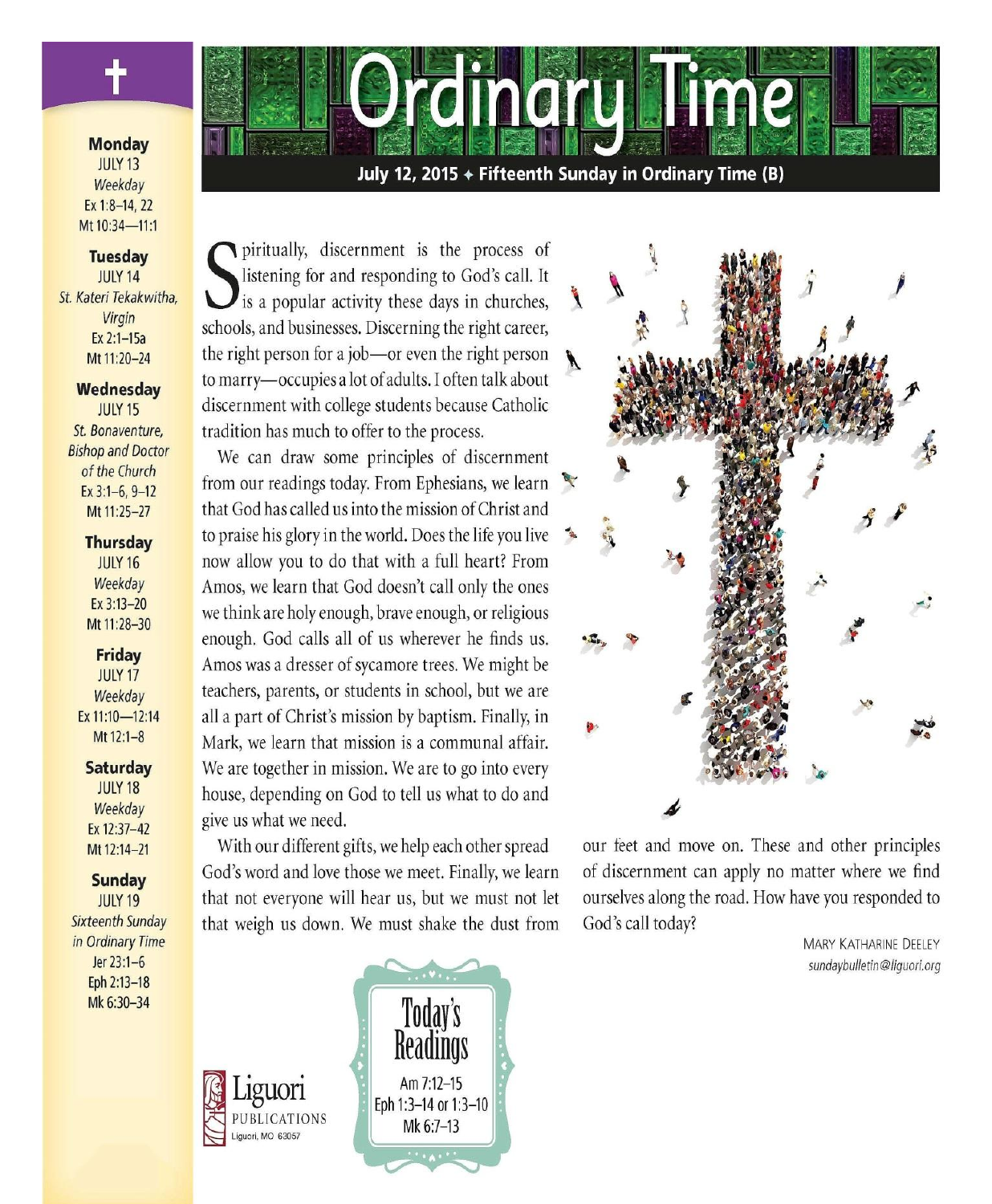

**15 th Sunday In Ordinary Time**

 *July 12, 2015* 



# *St. Ann Catholic Church & Our Lady of Chartres Mission Pastor: Reverend Khoa P. Vo*

*Office: 228-832-2560, Fax: 228-832-3140 Hours: Monday-Friday 9am-4pm.*  **Web: www.stannparishlizana.org --- Email: [stanncatholic@bellsouth.net](mailto:stanncatholic@bellsouth.net)**



EUCHARISTIC ADORATION Every Friday Adoration from 8:30 a.m. to 9:30 a.m SACRAMENT OF RECONCILIATION Both Before Mass and by Appointment. *Mass Schedule for this Week* 

Our Lady of Chartres Mass Schedule Sun 7:30 am Our Parish Family St. Ann Mass Schedule & Intentions Sat 5:00 pm +Arthur Board Sun 9:00am Our Parish Family

Mon  $8:00$  am  $+C$ urvis & Iuanita Cuevas Tues 8:00 am PHC Wed 6:00 pm +Curvis & Juanita Cuevas Thu 8:00am PHC Fri 8:00amPHC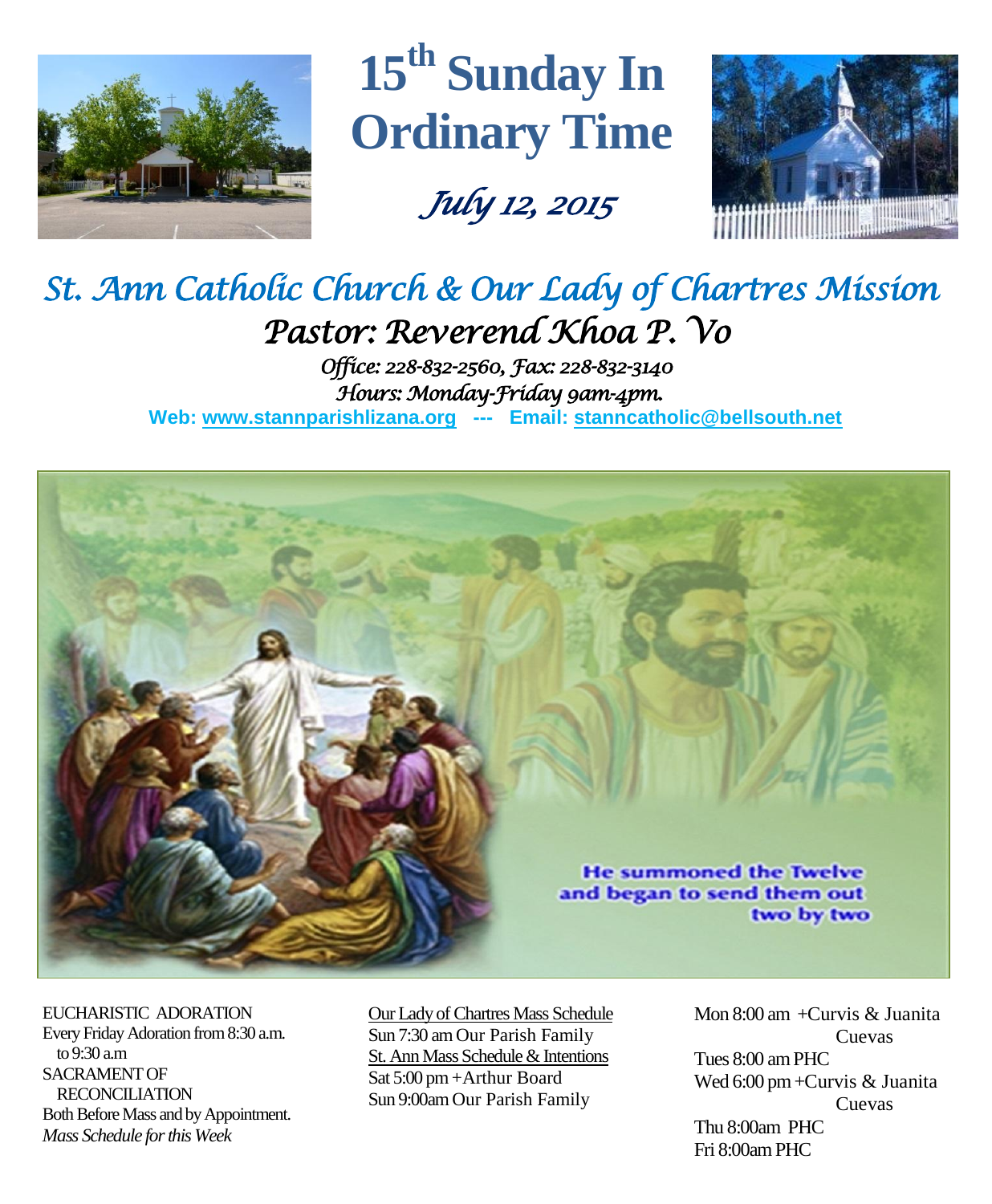# *From Father Khoa's Desk...*

# *Dear Parishioners and Friends,*

"He instructed them to take nothing for the journey but a walking stick no food, no sack, no money in their belts." Jesus gave the Twelve Apostles a remarkable mission. He sent them out two by two to preach repentance, to cast out evil spirits, and to heal the sick. And he made them do it in a spirit of complete dependence upon God. They were not allowed to take anything along that would have given them material comfort or security. These men who did not even have the witness of other apostles or saints to inspire or give them courage, and who had not yet beheld the Resurrection of the stepped out into the world with literally nothing but their faith in this man named Jesus.

And look what happened! "The Twelve drove out many demons, and they anointed with oil many who were sick and cured them."

The apostles' trust in God's power to work these miracles through their hands began with trust in God's power to provide for their own needs. Because they didn't have food, shelter, or money, every time they received food or shelter or had their needs met, the apostles were able to see that God was at work in their midst. This experience bolstered their faith and encouraged them in their mission.

When we find ourselves questioning whether we really have the "power" to do what God wants us to do, then we ought to step back and try to depend a little more directly upon God's providence. Tithing is one way to accomplish this. When we set aside a portion of our income for the sake of others, we make an act of trust in God's power to provide for us. Surrendering this element of care for ourselves allows God to meet our needs himself. And when he does, our faith will flourish too.

*Have a great week! May God bless all of us!*  **...Fr. Khoa**

### *Vacation Bible School*

Thank you **Tracy Casey**, the helpers, and the children for VBS. Thank you.

*Church Cleaning:* Thank you Mike and Ellen West for cleaning the church on July 5 & 12. David and Joretta Bass will clean the church on July 19 and 26. Please call Ellen West at 341-0279 to sign up.

*Project Hope and Compassion*: From July 18 to 26, there will be a big group of 150 students coming from Boston to help the people in our area to rebuild. We need volunteers to help us to serve dinner for 150 students. There is a sign-up sheet in the back of the church. Thank you. Lennell King is the coordinator for PHC this summer. For more information, please contact Lennell King. Thank you.

We also have penance service for these students on **Wednesday July 22 from 6:30pm** until it's over. You are encouraged to receive the **Sacrament of Reconciliation** on that Wednesday.

**ST. ANN STEWARDSHIP:\*\* 60**Identifiable: **\$1,724.00;** Loose: **\$837.00;**  Total**: \$2,561.00;** Children: **\$15.00** Building Fund: **\$130.00;** Peter's Pence**: 30.00;** 

### **OL OF CHARTRES STEWARDSHIP:**

Identifiable: **\$270.00**; Loose: **\$130.00;** Total**: \$400.00**.

 **\*\*Amount needed weekly \$2,908.84. Thank you for your generosity.**